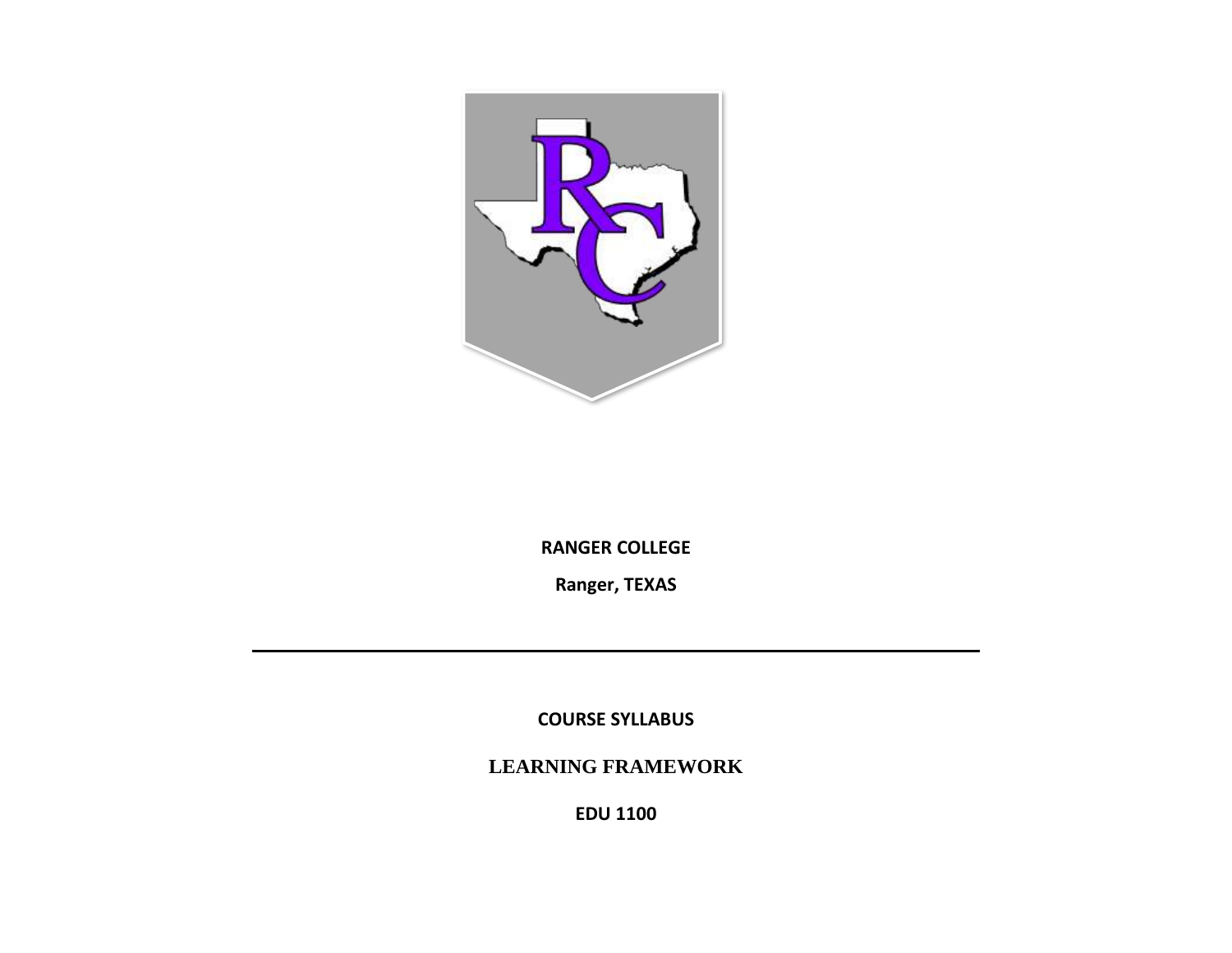**1 credit hour**

**INSTRUCTOR:**

**Donald W Hughes**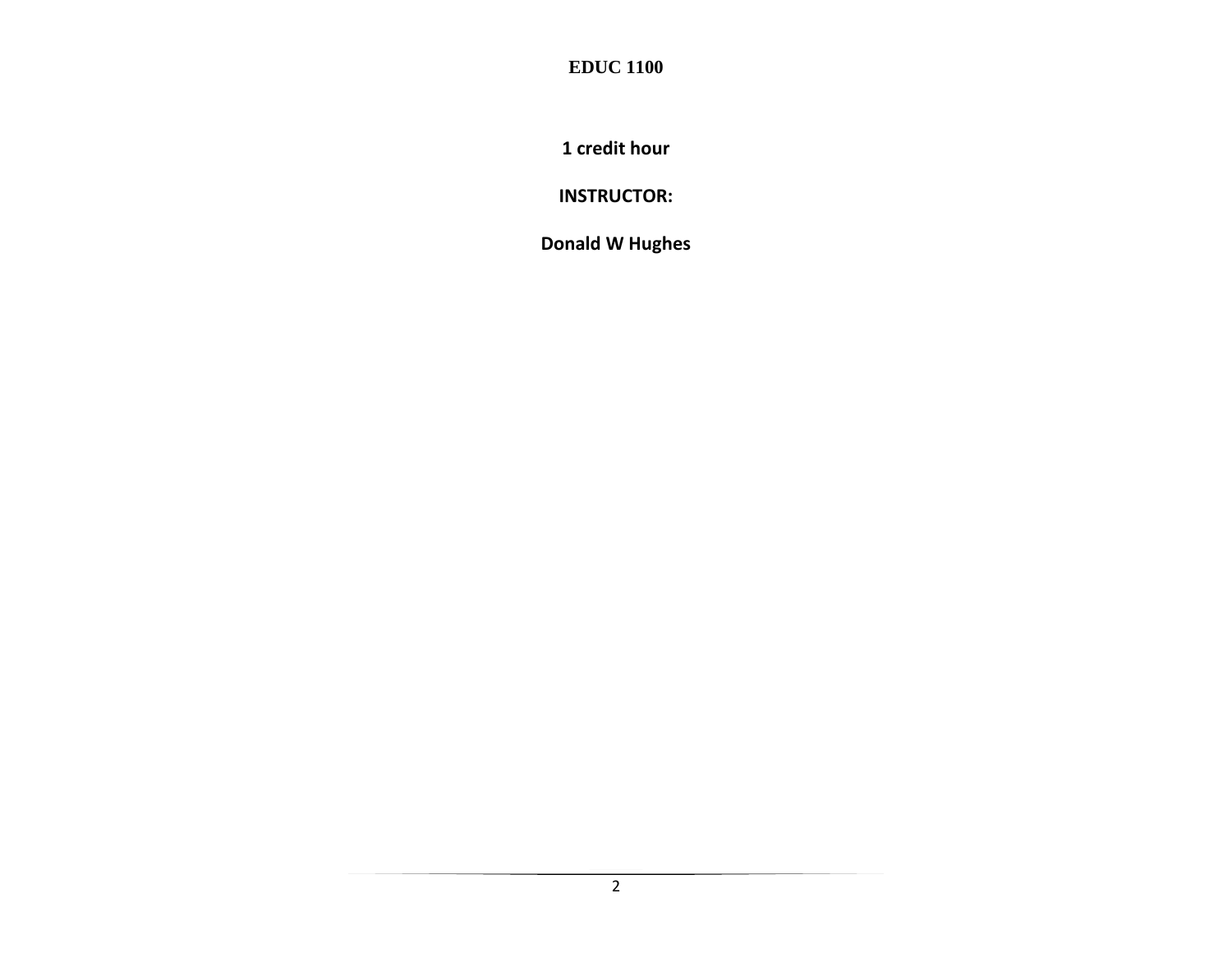**INSTRUCTOR: Donald W. Hughes EMAIL: dhughes@rangercollege.edu OFFICE: by appointment PHONE: 254-631-1824 HOURS: by appointment**

#### **I. Texas Core Curriculum Statement of Purpose**

Through the Texas Core Curriculum, students will gain a foundation of knowledge of human cultures and the physical and natural world, develop principles of personal and social responsibility for living in a diverse world, and advance intellectual and practical skills that are essential for all learning.

#### **II. Course Description**

A study of the: research and theory in the psychology of learning, cognition, and motivation; factors that impact learning, and application of learning strategies. Theoretical models of strategic learning, cognition, and motivation serve as the conceptual basis for the introduction of college-level student academic strategies. Students use assessment instruments (e.g., learning inventories) to help them identify their own strengths and weaknesses as strategic learners. Students are ultimately expected to integrate and apply the learning skills discussed across their own academic programs and become effective and efficient learners. Students developing these skills should be able to continually draw from the theoretical models they have learned. A study of the: research and theory in the psychology of learning, cognition, and motivation; factors that impact learning, and application of learning strategies. Theoretical models of strategic learning, cognition, and motivation serve as the conceptual basis for the introduction of college-level student academic strategies. Students use assessment instruments (e.g., learning inventories) to help them identify their own strengths and weaknesses as strategic learners. Students are ultimately expected to integrate and apply the learning skills discussed across their own academic programs and become effective and efficient learners. Students developing these skills should be able to continually draw from the theoretical models they have learned. A study of the: research and theory in the psychology of learning, cognition, and motivation; factors that impact learning, and application of learning strategies. Theoretical models of strategic learning, cognition, and motivation serve as the conceptual basis for the introduction of college-level student academic strategies. Students use assessment instruments (e.g., learning inventories) to help them identify their own strengths and weaknesses as strategic learners. Students are ultimately expected to integrate and apply the learning skills discussed across their own academic programs and become effective and efficient learners. Students developing these skills should be able to continually draw from the theoretical models they have learned.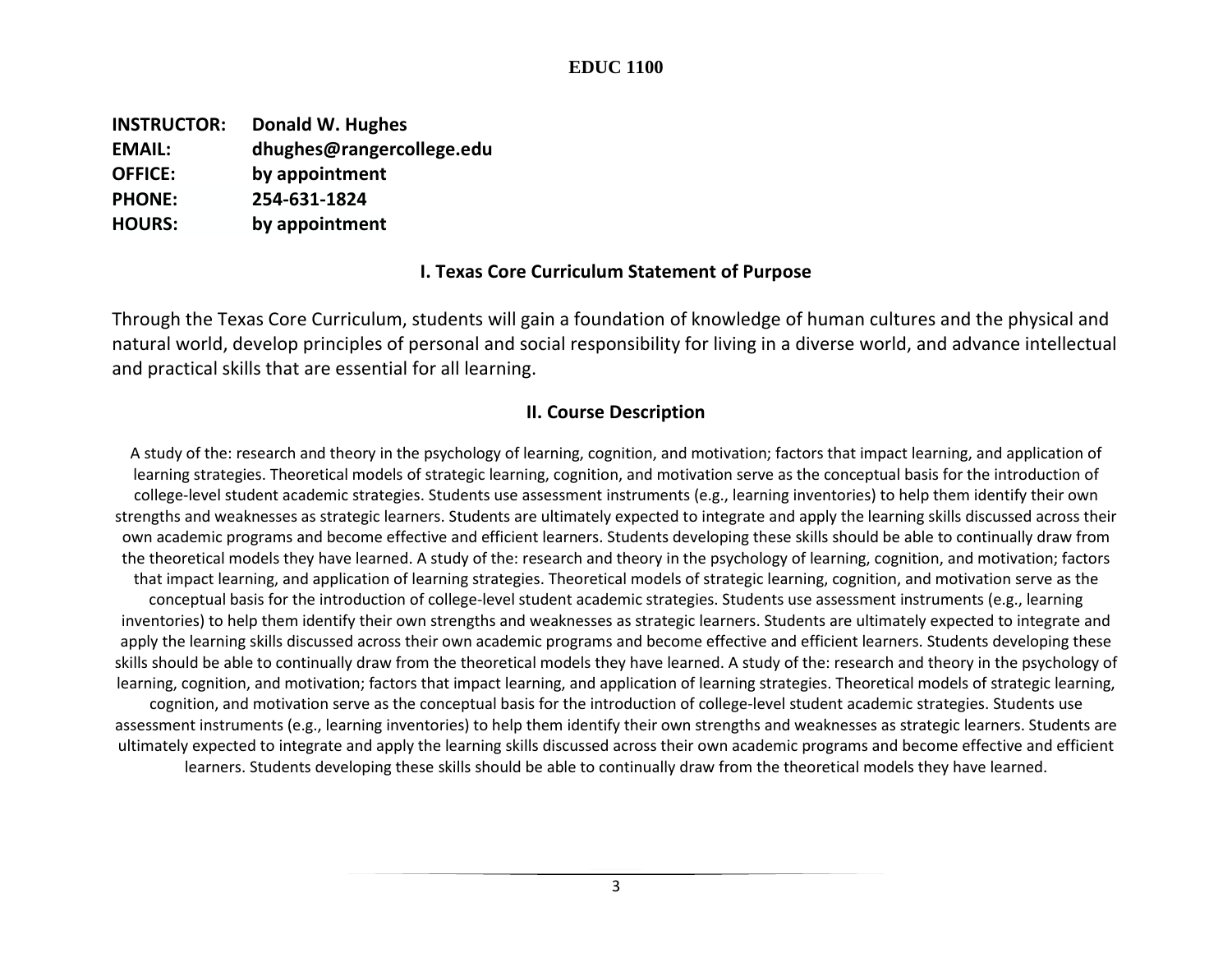## **III. Background Prerequisite**

There are no prerequisites required for the course but taking the course first semester is required.

## **IV. Required Textbook and Course Materials**

All materials are included in Blackboard. There is no textbook needed.

# **V. Course Purpose**

This course has been designed to give you a roadmap and tools for overall success in college.

Course topics covered include orientation to Ranger College, learning styles, reading strategies, goal setting, effective time management, note-taking strategies, your personal interests, future direction, test-taking strategies, collaboration, research, building a community, and more.

# **VI. Learning Outcomes**

By the end of this semester, through class lectures, videos, discussions, in-class activities, and a variety of written and other assignments, you will increase your written and oral communication skills, critical thinking abilities, and toolbox of study strategies.

# **VII. Core Objectives**

This course meets the following of the six Core Objectives established by Texas:

- X **Critical Thinking Skills (CT) –** Creative thinking, innovation, inquiry, and analysis; evaluation and synthesis of information
- X **Communication Skills (COM) –** effective development, interpretation and expression of ideas through written, oral, and visual communication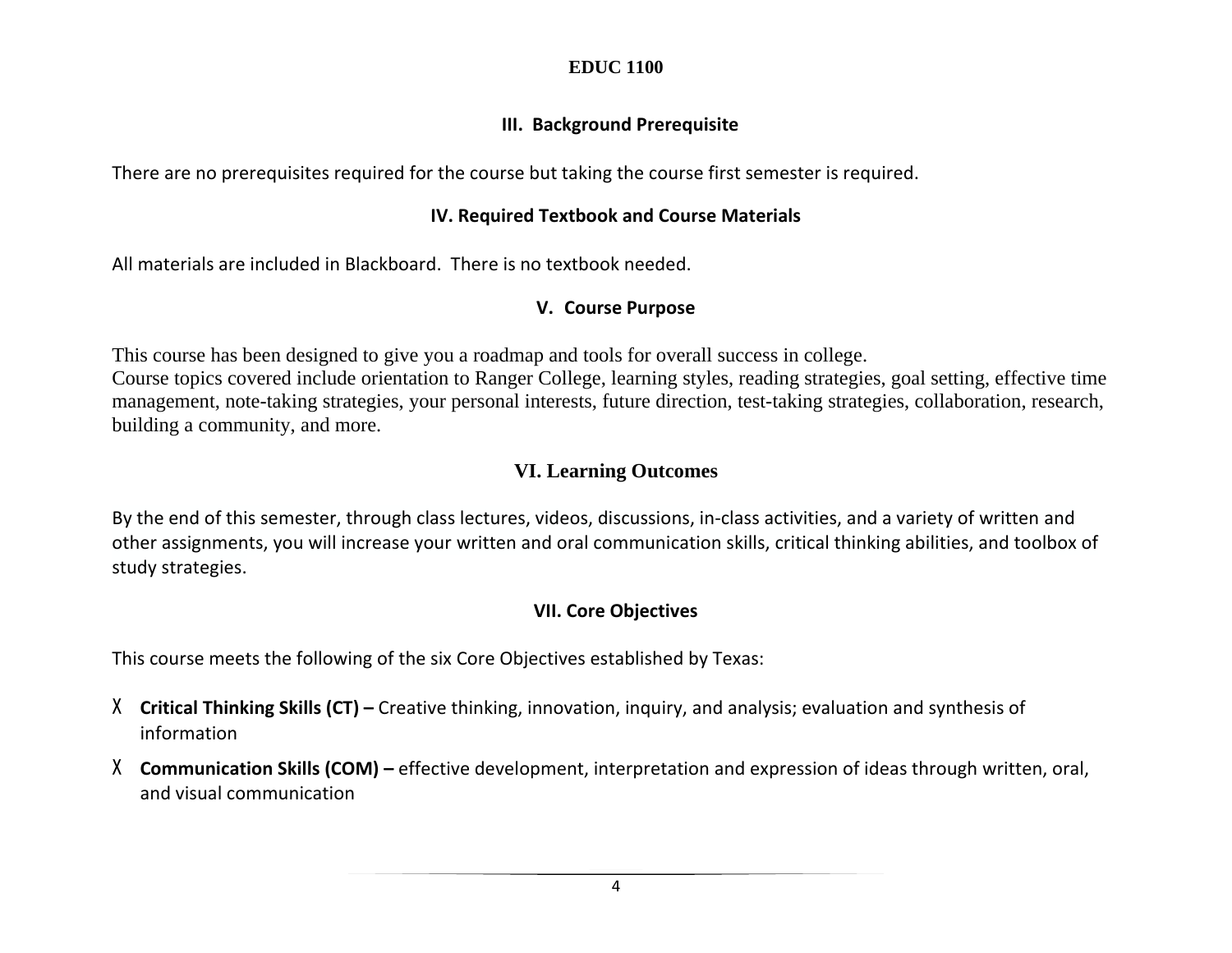- ☐ **Empirical and Quantitative Skills (EQS) –** The manipulation and analysis of numerical data or observable facts resulting in informed conclusions
- X **Teamwork (TW) –** The ability to consider different points of view and to work effectively with others to support a shared purpose or goal
- ☐ **Social Responsibility (SR) –** Intercultural competence, knowledge of civic responsibility, and the ability to engage effectively in regional, national, and global communities
- X **Personal Responsibility (PR) –** The ability to connect choices, actions, and consequences to ethical decision-making

### **VIII. Methods of Instruction**

Learning Frameworks is a hybrid course housed on Blackboard. It includes lectures, assigned readings, discussions, and group projects.

### **IX. Methods of Assessment**

Each of these assessments addresses one or more of the Core Objectives: Critical Thinking Skills (CT), Communication Skills (COM), Teamwork (TW), Personal Responsibility (PR). (CT) Students will demonstrate critical thinking skills by exploring diverse topics including: educational objectives for academic success, study skills, motivation, goal setting, and educational planning for the future. (COM) Students develop, interpret and express ideas in journal entries, discussion posts, in pairs, in groups, in electronic feedback in class, and in class presentations. (TW) Students work cohesively as a team doing academic research, preparing an annotated bibliography, and developing good communication (presentation) skills. They also give and receive feedback to other student presenters about their presentations. Students work effectively with their groups to present their research over various topics regarding student success in college. (PR) Students complete a career project which draws on all the activities and resources they have completed in class—visiting the Career Center, talking with academic advisors and career counselors, thinking about the impact they want to make on the world, and life goals. Students take an interest inventory, research a career field, analyze data about that field, and develop an action plan for achieving their goal.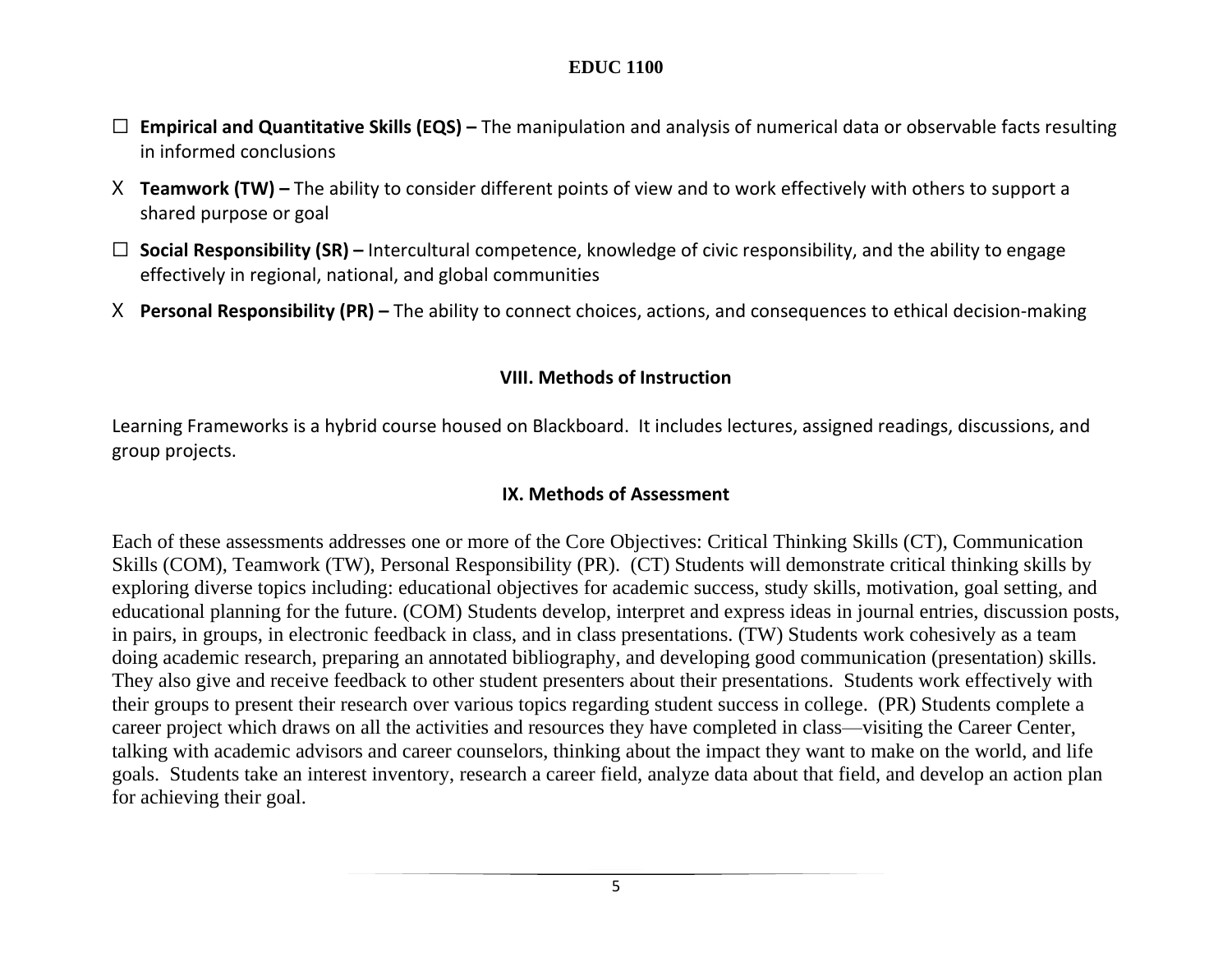Grading scale:  $A = 90-100\%$  B = 80-89 C = 70-79 D = 60-69 F = Below 60

**Attendance 20% Homework 20% Action Plan 20% Group Project 20% Final Exam 20%**

## **X. Classroom Policies**

1. Arrive on time, come prepared, have all assignments/materials with you. As a future educator, you should appreciate how important it is come ready to learn and participate.

2. Turn in assignments on time. By accepting this syllabus, you agree to accept a score of zero on any late work

3. Make-up for Mid-term. If you miss the mid-term, you have two weeks from the original date of the exam to make it up. There is no make for missing the final.

4. DO NOT CHEAT. Any assignment reflecting cheating, plagiarism, or any other form of academic dishonesty will receive a grade of zero. A second instance will result in automatic failure of the class and a report being filed with Ranger College's Vice President of Instruction. The consequences of this report can be quite severe for your academic future. For more details, see the section of the Ranger College Catalog (available at www.rangercollege.edu/catalog.pdf), titled "Student Misconduct," subsection "Academic Dishonesty."

5. Six absences = Dropped from class with a failing grade. I expect you to attend class

6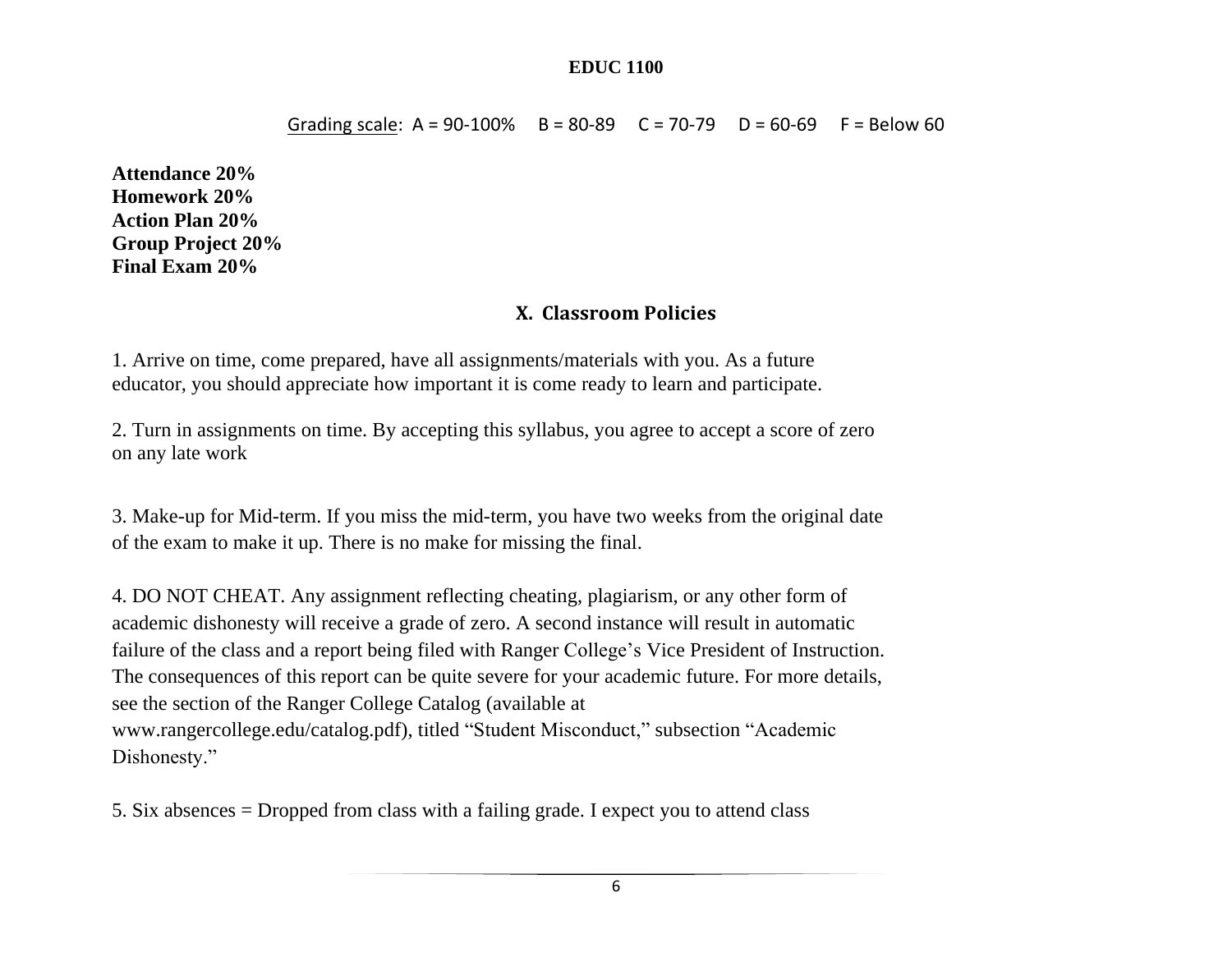regularly. If you will be unable to attend, notify me. As per Ranger College's stated absence policy in the general college catalog (see pages 25-26 at http://rangercollege.edu/catalog.pdf), the only absences that will be excused are "official" ones, defined as those that occur due to authorized Ranger College activities (such as sporting events). Unofficial absences are counted from the first day of class as listed in the College Calendar, regardless of the date of your registration

6. NO ELECTRONIC DEVISES. No phones, laptops, tablets, headphones, music/audio video playing or recording devises. These interfere with educational process in the classroom.

7. Email: I am happy to communicate with you by email and will do my best to respond within 24 hours. Please include your name and your course

## **XI. Course Outline/Schedule**

| <b>Dates</b> | <b>Lesson Title</b>                           | <b>Activity 1</b>                                                                                                                         | <b>Activity 2</b>                                               | <b>Activity 3</b>        | <b>Activity 4</b>                                       | <b>Assignment</b>                                                                                  |
|--------------|-----------------------------------------------|-------------------------------------------------------------------------------------------------------------------------------------------|-----------------------------------------------------------------|--------------------------|---------------------------------------------------------|----------------------------------------------------------------------------------------------------|
| WK1          | Building the<br>Foundation for<br>Our Success | <b>My Story:</b><br>Include fears,<br>apprehensions<br>about college,<br>choosing<br>major/minor<br>AND process<br>of choosing<br>career. | Letting go of<br>fears and anxiety<br>about math for<br>success | Syllabus<br>introduction | Study Skills<br>Assessment<br>Survey<br><b>Pre-Test</b> | • Student<br>information<br>form (if not<br>collected in<br>class)<br>• Syllabus quiz<br>(due WK2) |

## **LEARNING FRAMEWORKS FALL 2017 COURSE CALENDAR**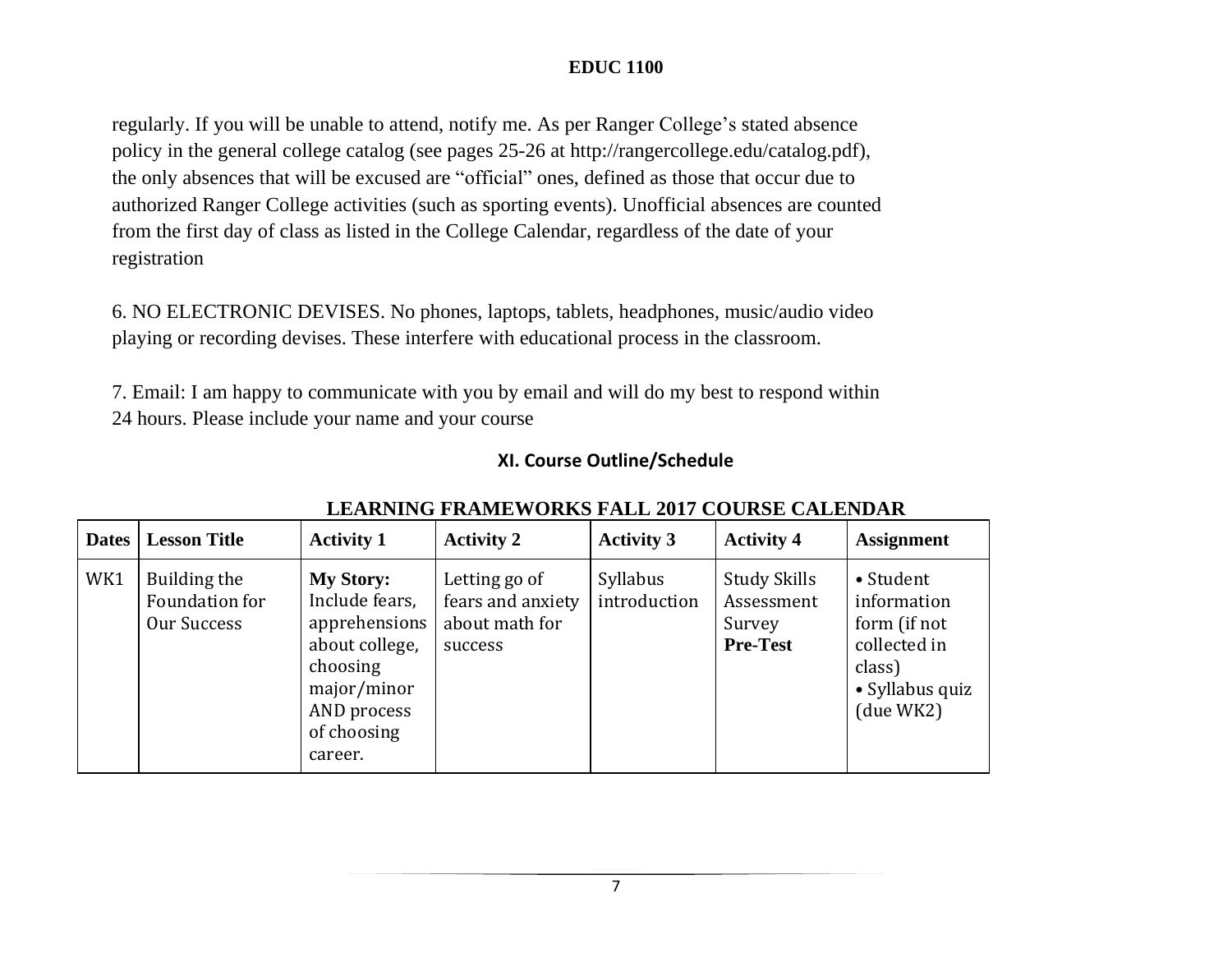| WK <sub>2</sub> | Finding the<br>Support to Be<br>Successful                                                     | Continuing to<br>get to know<br>one another                              | More about<br>Learning<br>Framework<br>course aligned<br>with MATH +<br>NMP objectives            | Tackling<br>Technology<br>Fears &<br>Frustrations                                                                                                                                          | Introduction<br>to the<br>Scavenger<br>Hunt                                           | • Complete<br>scavenger hunt<br>(due WK3)                                                                                                                                                                                                                                               |
|-----------------|------------------------------------------------------------------------------------------------|--------------------------------------------------------------------------|---------------------------------------------------------------------------------------------------|--------------------------------------------------------------------------------------------------------------------------------------------------------------------------------------------|---------------------------------------------------------------------------------------|-----------------------------------------------------------------------------------------------------------------------------------------------------------------------------------------------------------------------------------------------------------------------------------------|
| WK3             | Introduction to<br>Career Project*                                                             | Introduce<br><b>Career Project</b>                                       | Give instructions<br>for the O*Net<br>Interest Profiler.                                          | Take the<br>$0*$ Net<br>Interest<br>Profiler and<br>explore<br>opportunities<br>based on<br>Interests and<br>Job Zones.<br>Select 5<br>Career<br><b>Branches</b> to<br>explore<br>further. | <b>Discuss</b><br>Possible<br>Selves/Possible<br>Lives Map and<br>Reflection<br>Paper | $\bullet$ Possible<br>Selves/Possible<br>Lives Map -<br>Expand<br>assignment to<br>include top 5<br>career<br>branches<br>• Reflection<br>Paper<br>$\bullet$ Possible<br>Selves/Possible<br>Lives Map and<br>Reflection<br>paper are due<br>in WK4 Career<br>Portfolio on<br>Blackboard |
| WK4             | $(1/2)$ Career<br>Project:<br>Background<br>Research into<br>Career field<br>(metamajor/field) | Discuss "what<br>is" internal vs.<br>external<br>factors in<br>regard to | Brainstorm<br>S.W.O.T. analysis<br>focusing on<br>students' 5<br><b>Career Fields</b><br>from Map | <b>Be Careful</b><br>Who You<br>Listen To!                                                                                                                                                 | <b>Using library</b><br>resources @<br>library                                        | • After library<br>visit, students<br>will conduct<br>research over<br>one career field<br>(e.g., skills,                                                                                                                                                                               |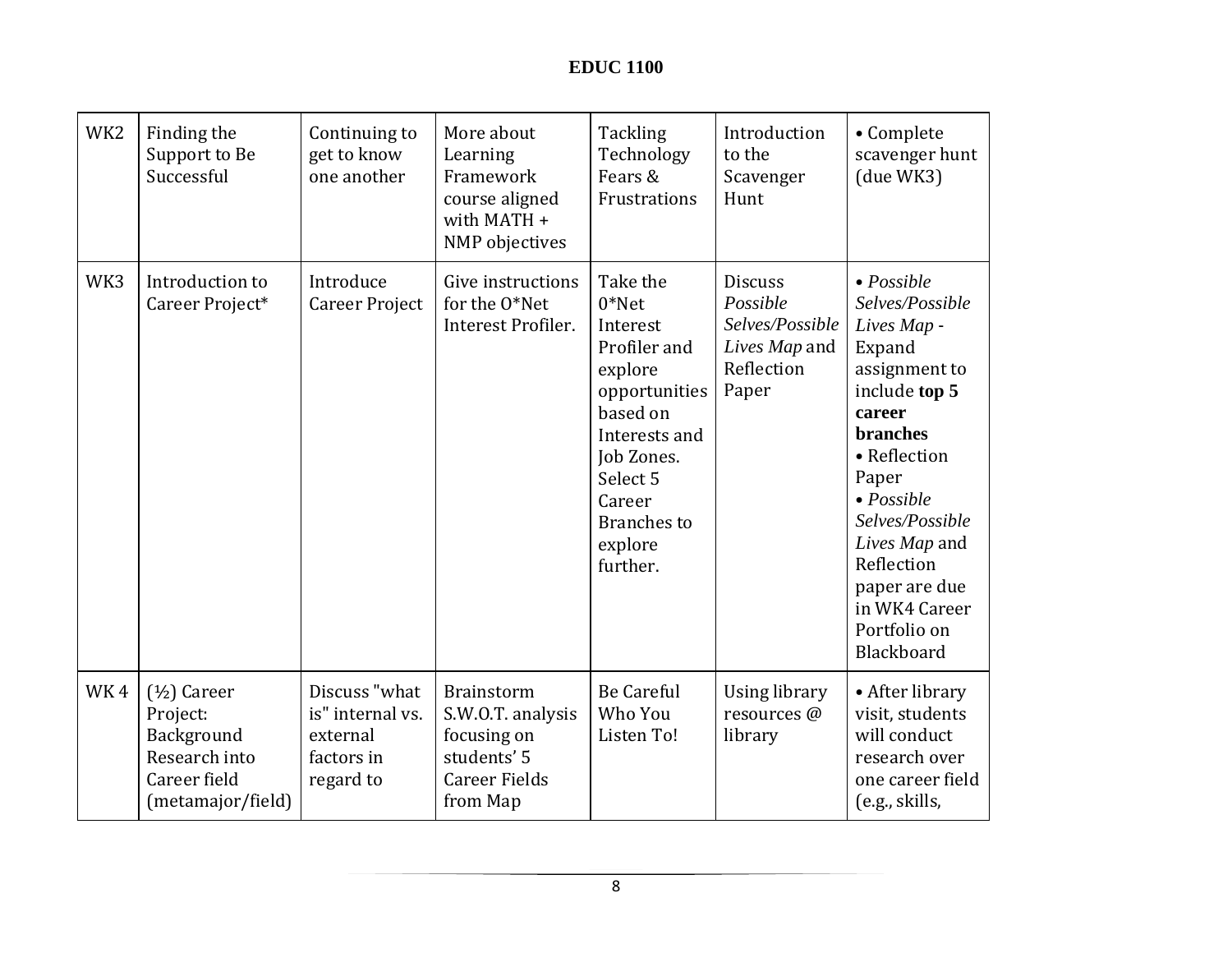|     | $/$ ( $\frac{1}{2}$ ) Site Visit<br>[Library] Effective<br>Web and Library<br>Research | S.W.O.T.<br>Analysis                                                                                                                               | including<br>internal/external<br>factors; prepare<br>to take notes<br>after library<br>presentation re:<br>web and library<br>research |                                                                                                                                           |                                                                  | education<br>needed, talent).<br>• Then,<br>students will<br>post their<br>findings in<br>Blackboard<br>Discussion<br>forum and<br>comment on at<br>least 2 other<br>classmates'<br>findings.<br>$\bullet$ S.W.O.T.<br>brainstorm<br>notes due in<br><b>WK5 Career</b><br>Portfolio on<br>Blackboard. |
|-----|----------------------------------------------------------------------------------------|----------------------------------------------------------------------------------------------------------------------------------------------------|-----------------------------------------------------------------------------------------------------------------------------------------|-------------------------------------------------------------------------------------------------------------------------------------------|------------------------------------------------------------------|-------------------------------------------------------------------------------------------------------------------------------------------------------------------------------------------------------------------------------------------------------------------------------------------------------|
| WK5 | Meet an Academic<br>Advisor                                                            | Academic<br>Advisor visit<br>to connect<br>coursework +<br>career<br>pathway<br>(INCL NMP,<br>metamajors,<br>transfer to 4-<br>year<br>university, | $Q/A$ with<br>Academic<br>Advisor                                                                                                       | Connect<br>S.W.O.T.<br>analysis<br>objectives<br>with S.W.O.T.<br>Analysis<br>Rubric <sup>*</sup> and<br>Academic<br><b>Advisor Visit</b> | Additional<br>research time<br>for 1 career<br>field from<br>WK4 | $\bullet$ S.W.O.T.<br>Analysis:<br>Students will<br>write a<br>paragraph of<br>background<br>information for<br>each of their<br>top five career<br>fields from<br>their Possible<br>Selves/Possible                                                                                                  |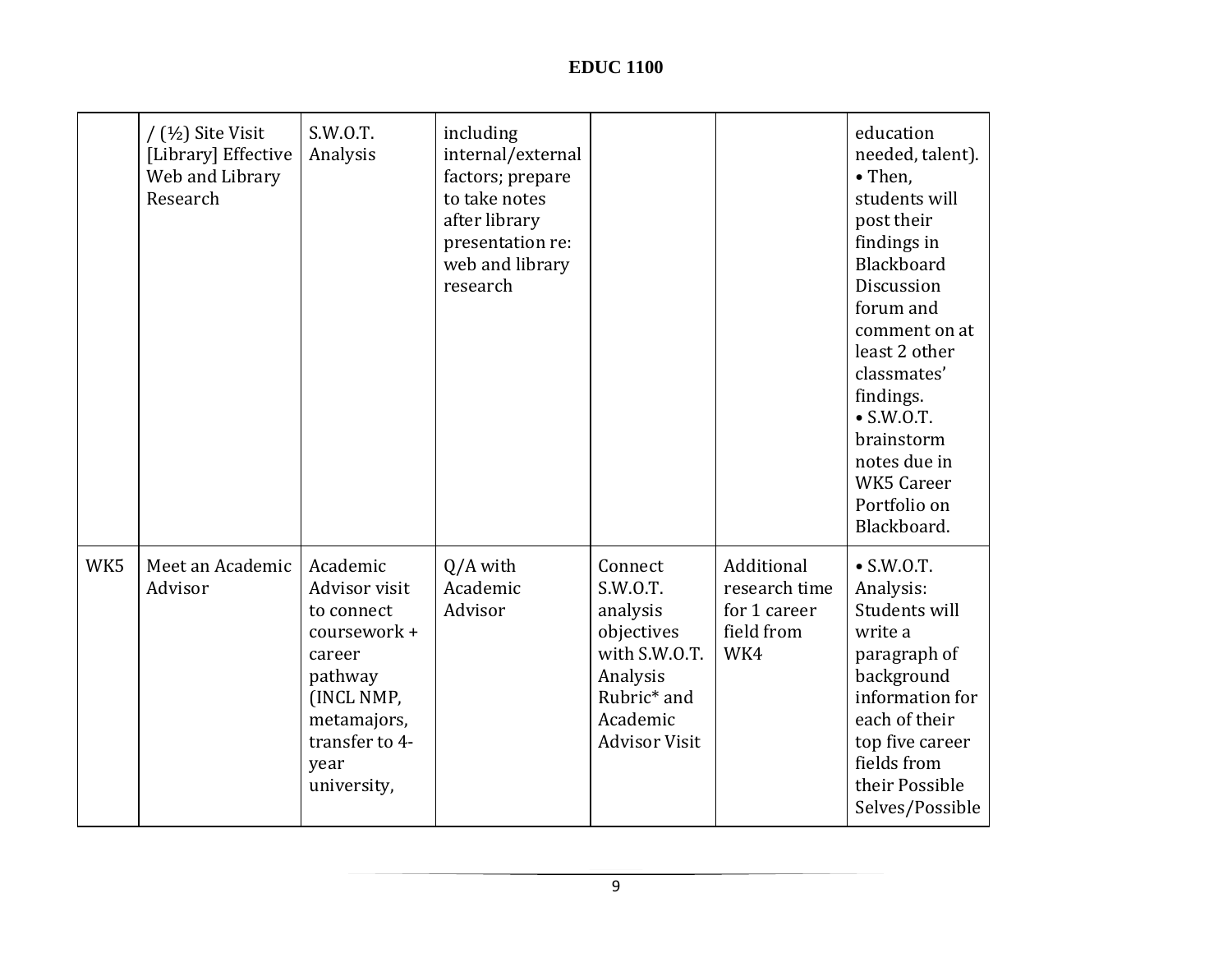| reverse<br>transfer) |  | Lives Map.<br>Students will<br>include the<br>basic<br>qualifications<br>of entering the<br>field; due WK 6<br>in Career<br>Portfolio on<br>Blackboard.<br>Students will<br>print Ranger<br>College degree<br>plan based on<br>Academic<br>Advising visit<br>AND the degree<br>plan for the 4-<br>year university<br>they plan to<br>attend. The in-<br>class Advisor<br>Visit notes, RC<br>degree plan,<br>and 4-year |
|----------------------|--|------------------------------------------------------------------------------------------------------------------------------------------------------------------------------------------------------------------------------------------------------------------------------------------------------------------------------------------------------------------------------------------------------------------------|
|                      |  | university<br>degree plan are<br>due WK7 in<br>Career<br>Portfolio on<br>Blackboard.                                                                                                                                                                                                                                                                                                                                   |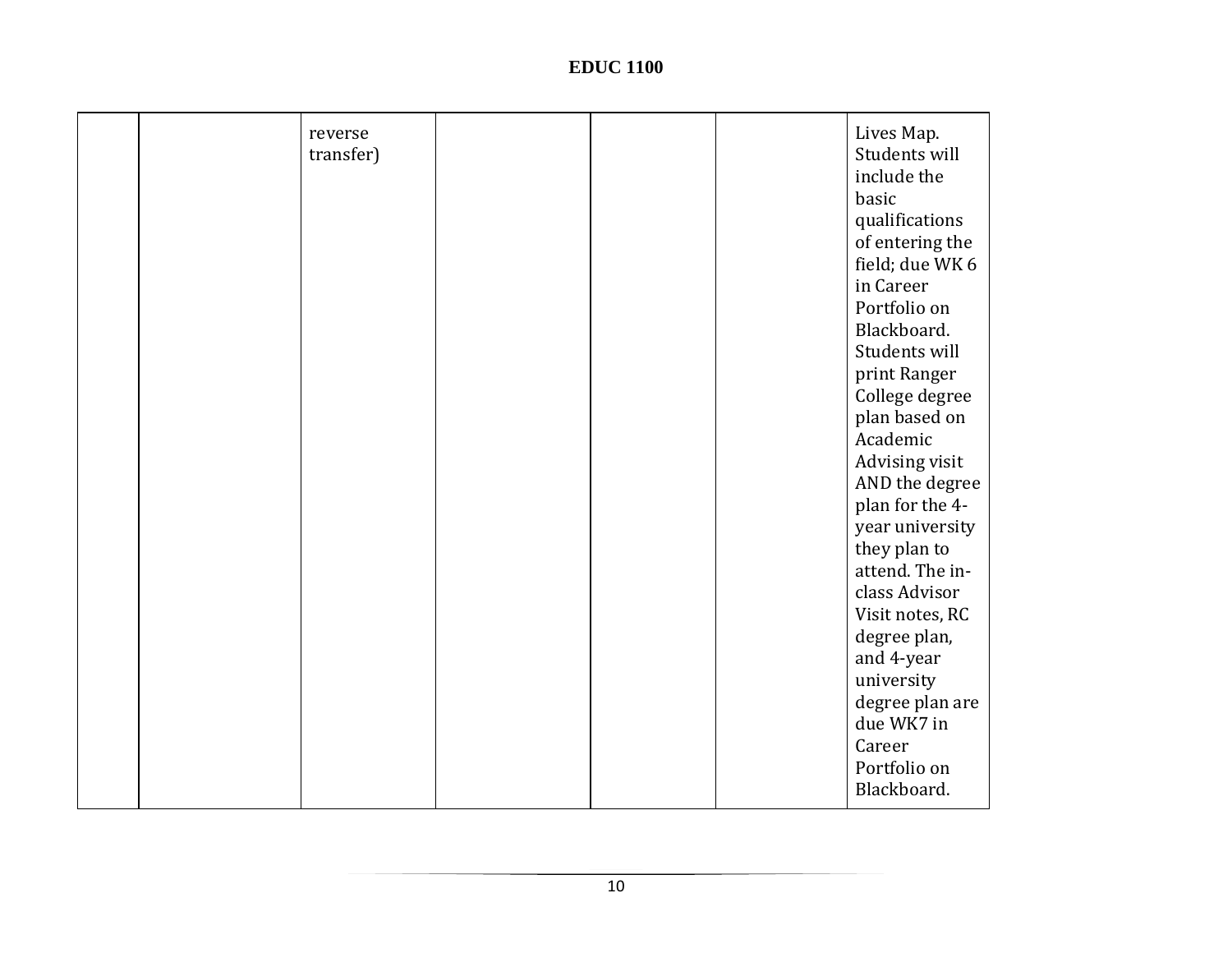$\bullet$ 

| WK6 | Creating<br>Motivating<br>Goals                                      | Discuss the<br>"Henry"<br>students use<br>goals. | scenario as an<br>example of how                                                                                                                                       | Have students<br>complete the<br>"Expanding<br><b>Your Nine</b><br>Boxes" activity<br>specifically as it<br>relates to career<br>goals. |      | Students will<br>partner up to<br>discuss their<br>specific career<br>goals and<br>whether or not<br>they are<br>"S.M.A.R.T." | <b>Explore Action</b><br>Plan with a<br>discussion of<br>Instructor and<br>Peer Action Plan<br>Rubric           | • Students will<br>write 2-3 page<br>presentation<br>outline and<br><b>Action Plan for</b><br>Career Project; it<br>will be submitted<br>for Mid-Term<br>Exam/Project (p.<br>370 in<br>"Additional<br>Course<br>Materials); due<br>WK7 in class. |
|-----|----------------------------------------------------------------------|--------------------------------------------------|------------------------------------------------------------------------------------------------------------------------------------------------------------------------|-----------------------------------------------------------------------------------------------------------------------------------------|------|-------------------------------------------------------------------------------------------------------------------------------|-----------------------------------------------------------------------------------------------------------------|--------------------------------------------------------------------------------------------------------------------------------------------------------------------------------------------------------------------------------------------------|
| WK7 | <b>Midterm Exam -</b><br>Conclude Career<br>Project + Action<br>Plan |                                                  | Using student's<br>Action Plan, small-<br>groups will<br>collaborate to<br>record one<br>another's Action<br>Plan, post to<br>YouTube, and<br>thread in<br>Blackboard. |                                                                                                                                         | Plan | Small-group to<br>Whole-class<br>discussion of Action                                                                         | <b>Evaluate Action Plan</b><br>Rubric for final<br>written submission<br>DUE in Blackboard<br>Career Portfolio. | • Students submit<br>Action Plan via<br>their Career<br>Portfolio AND<br>Blackboard                                                                                                                                                              |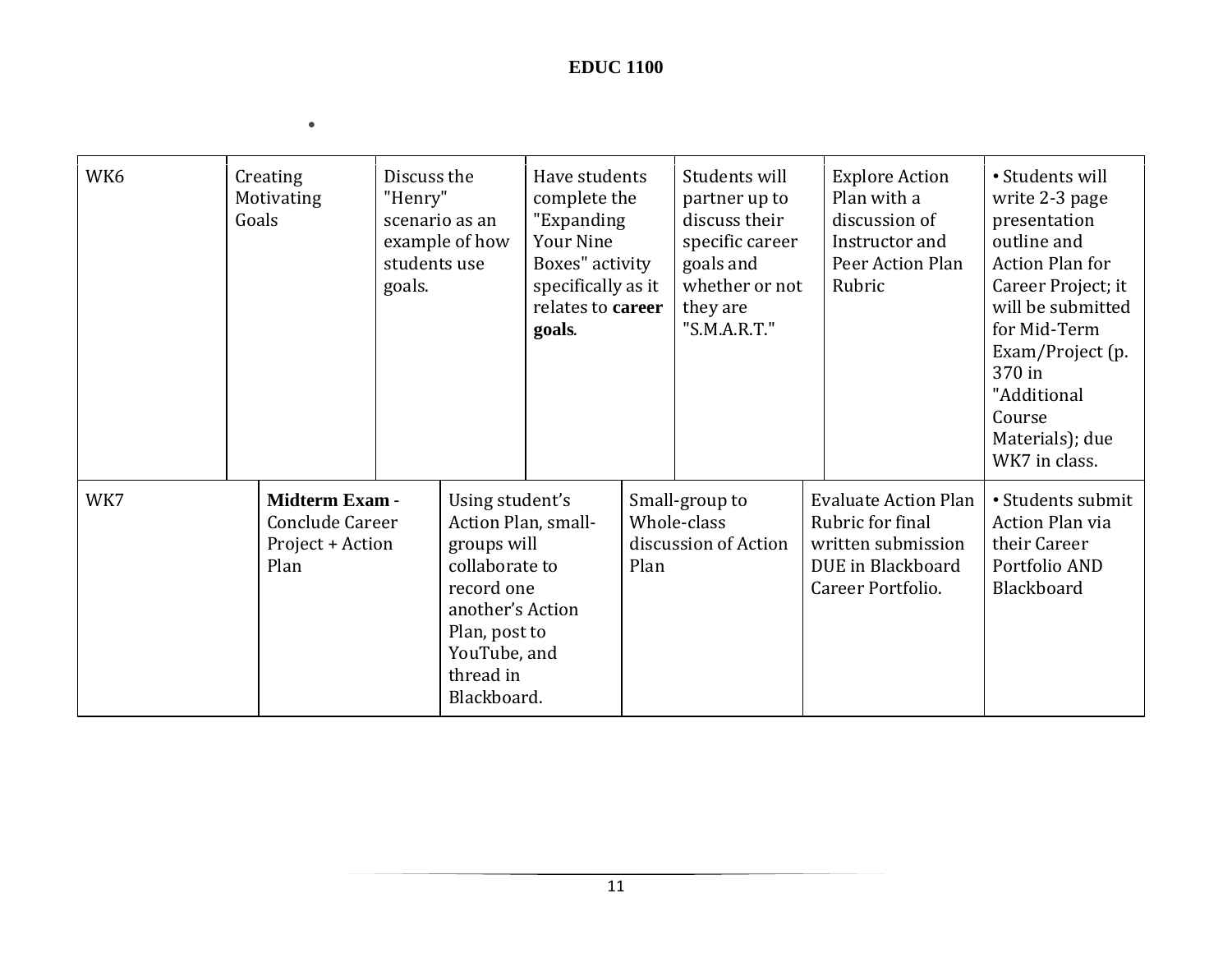| WK8 | <b>Building Success</b><br>Teams, Groups,<br>Managing<br>Priorities and<br>Time | <b>Create Success</b><br>Teams*<br>1. Arrange<br>Students into<br><b>Success Teams;</b><br>2. Discuss<br>purpose<br>3. Team Bonding<br>Activity | Getting the Most<br>out of working in<br>groups* | Managing<br>Priorities and<br>Time*:<br>Prioritizing,<br>Planning, and<br>Personal<br>Responsibility | <b>Introduce Group</b><br>Project* and<br><b>Success Team</b><br>Planning<br><b>Discussion Time</b> | • [Activity #4 for<br>Planning<br><b>Discussion Time</b><br>+ HMWK]<br><b>Success Teams</b><br>will:<br>1. Establish a<br>method of<br>communication<br>for the whole<br>group (text,<br>email);<br>2. Choose a topic<br>for Group<br>Project - one of<br>the following:<br>• Improving<br>study habits for<br>college success<br>• Metacognition<br>for college<br>students<br>• Building a<br>better memory:<br>Attention &<br>Deep Processing<br>• Building a<br>better memory:<br>Organization |
|-----|---------------------------------------------------------------------------------|-------------------------------------------------------------------------------------------------------------------------------------------------|--------------------------------------------------|------------------------------------------------------------------------------------------------------|-----------------------------------------------------------------------------------------------------|----------------------------------------------------------------------------------------------------------------------------------------------------------------------------------------------------------------------------------------------------------------------------------------------------------------------------------------------------------------------------------------------------------------------------------------------------------------------------------------------------|
|     |                                                                                 |                                                                                                                                                 |                                                  |                                                                                                      |                                                                                                     | strategies for<br>college students                                                                                                                                                                                                                                                                                                                                                                                                                                                                 |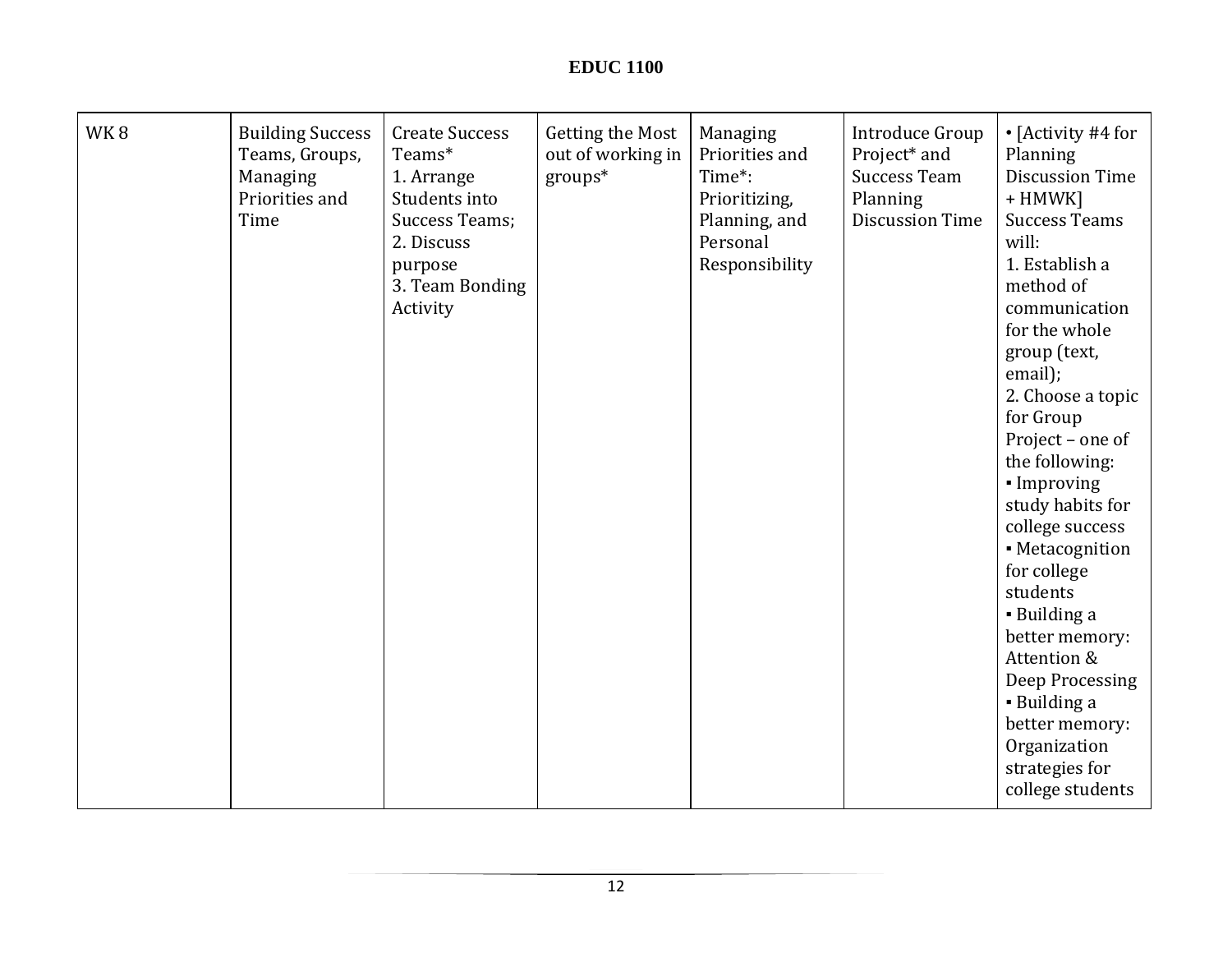|  |  |  | - College<br>students making<br>a global impact<br>via STEM careers<br>(chosen by STEM<br>career path<br>group)<br>Critical<br>thinking for<br>college students<br>3. Manage group<br>meeting times<br>OUT of CLASS<br>4. Plan method<br>of group work /<br>responsibilities<br>(sub-topics,<br>annotated<br>bibliography, 20<br>min<br>presentation,<br>and illustration)<br>and POST<br>detailed method<br>of group<br>responsibilities<br>on Blackboard<br><b>Discussion Form</b><br>in WK10 with |
|--|--|--|------------------------------------------------------------------------------------------------------------------------------------------------------------------------------------------------------------------------------------------------------------------------------------------------------------------------------------------------------------------------------------------------------------------------------------------------------------------------------------------------------|
|  |  |  | commentary by<br>2 other groups                                                                                                                                                                                                                                                                                                                                                                                                                                                                      |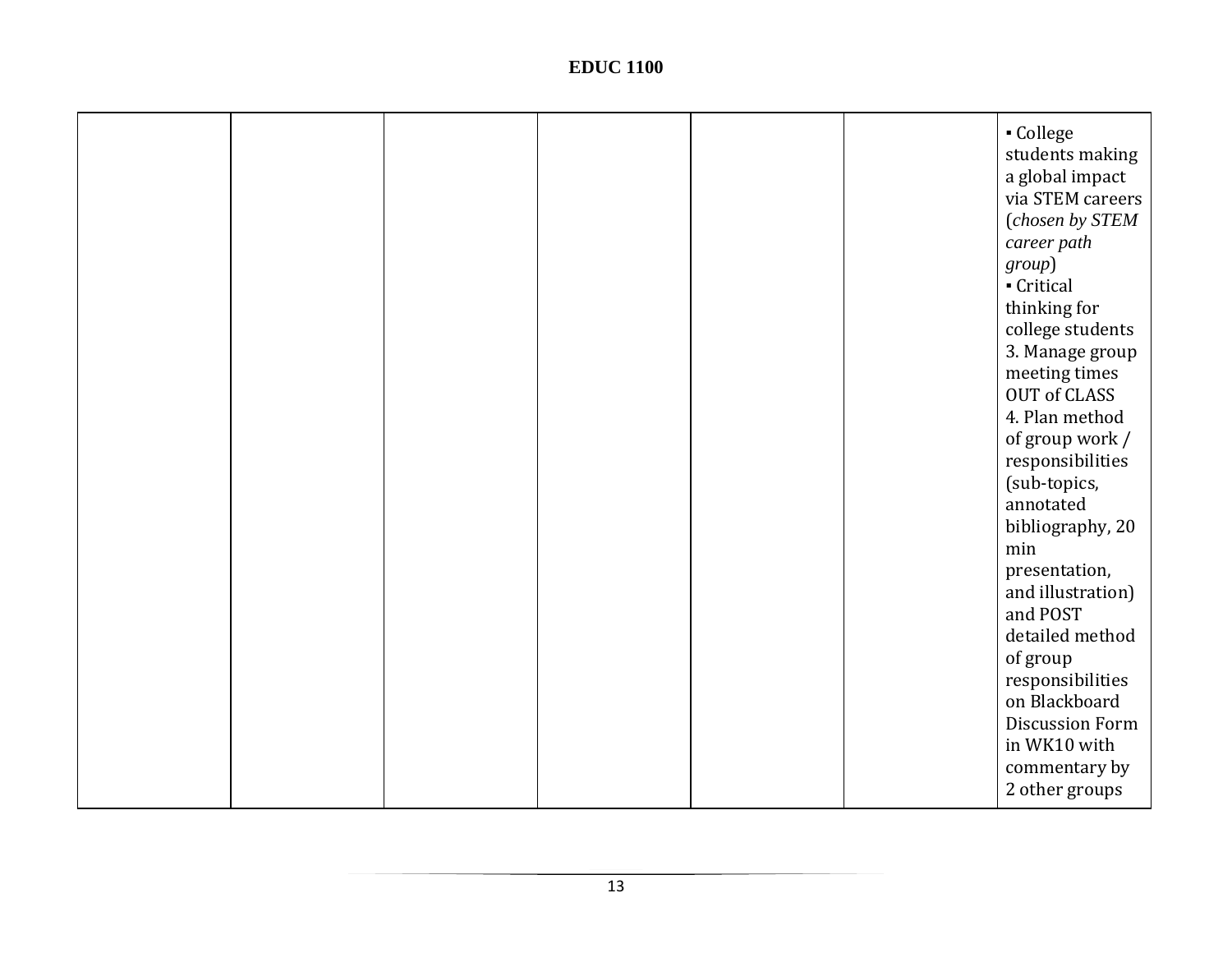|  |  |  | for<br>brainstorming |
|--|--|--|----------------------|
|  |  |  |                      |
|  |  |  |                      |
|  |  |  |                      |
|  |  |  |                      |
|  |  |  |                      |

| WK9 | Getting ahead with<br><b>Better Note-Taking</b><br>/ Annotated<br>Bibliography | ON SITE VISIT to<br>Library:<br>Specific Note-Taking<br>Skills (connect with<br>reading strategies)<br>for Researching<br>(e.g., Cornell-<br>Method) | ON SITE VISIT to<br>Library:<br>Using Notes +<br>Assignment to<br>Locate Scholarly<br>Articles | ON SITE VISIT to<br>Library:<br>Outlining and<br>Writing an<br>Annotated<br>Bibliography | • At on-site visit to<br>RC Library, library<br>will demonstrate<br>selecting scholarly<br>articles from<br>internet related to<br>"Students<br>Managing<br>Priorities & Time"<br>by conducting<br>note-taking<br>actions while |
|-----|--------------------------------------------------------------------------------|------------------------------------------------------------------------------------------------------------------------------------------------------|------------------------------------------------------------------------------------------------|------------------------------------------------------------------------------------------|---------------------------------------------------------------------------------------------------------------------------------------------------------------------------------------------------------------------------------|
|-----|--------------------------------------------------------------------------------|------------------------------------------------------------------------------------------------------------------------------------------------------|------------------------------------------------------------------------------------------------|------------------------------------------------------------------------------------------|---------------------------------------------------------------------------------------------------------------------------------------------------------------------------------------------------------------------------------|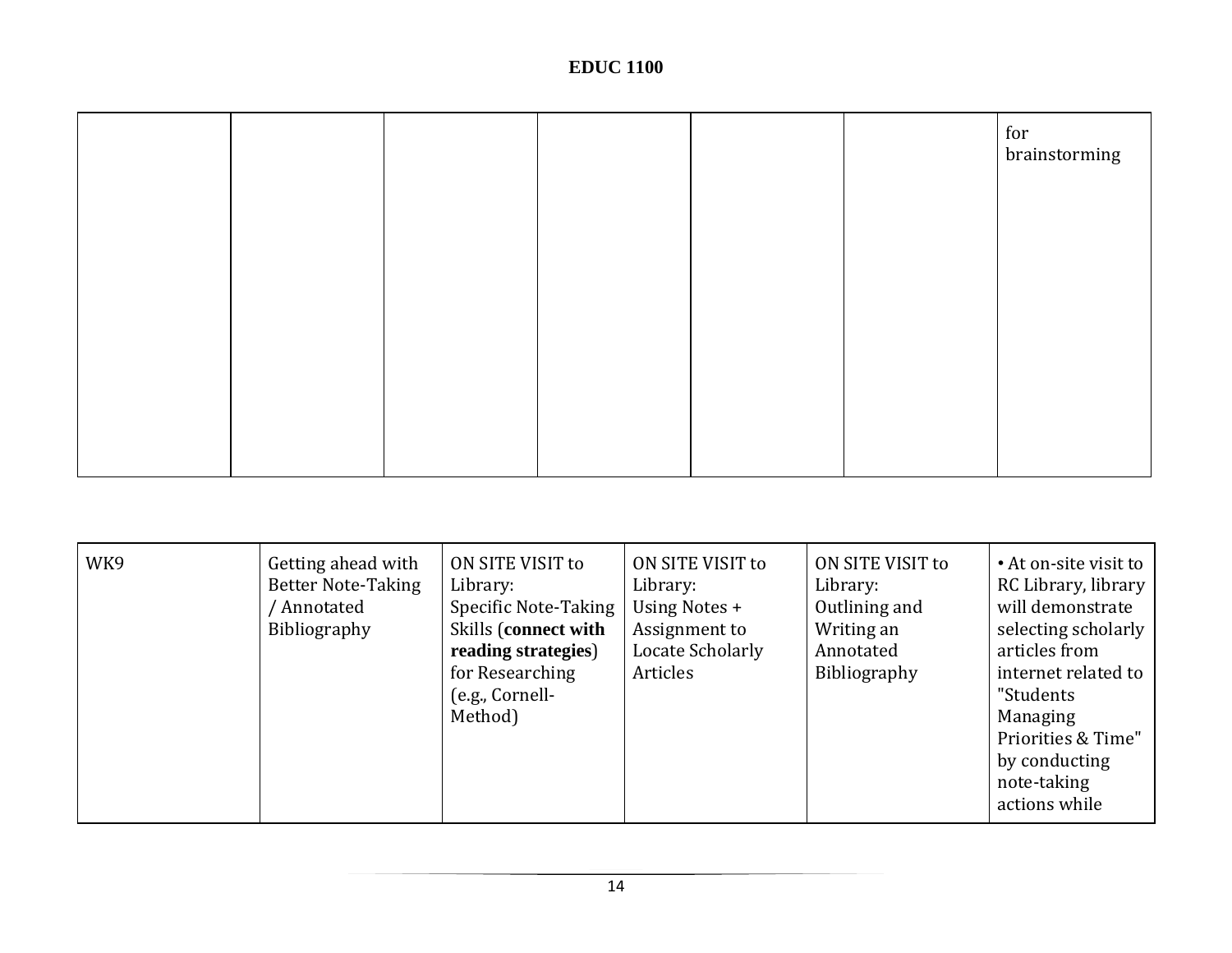|             |                                                                              |                                                  |               |                                                                                              |                                                        |                                           | researching, and<br>completing an<br>annotated<br>bibliography.<br>• Using some class<br>time, each<br>member of<br><b>Success Teams</b><br>will begin to select<br>scholarly articles<br>on their group<br>presentation<br>topic, take notes<br>while researching,<br>and then EACH<br>will complete an<br>annotated<br>bibliography; due<br><b>WK 10 in</b><br>Blackboard. |
|-------------|------------------------------------------------------------------------------|--------------------------------------------------|---------------|----------------------------------------------------------------------------------------------|--------------------------------------------------------|-------------------------------------------|------------------------------------------------------------------------------------------------------------------------------------------------------------------------------------------------------------------------------------------------------------------------------------------------------------------------------------------------------------------------------|
| <b>WK10</b> | <b>Effective Oral</b><br>Communication<br>and Using<br>Evaluation<br>Rubrics | Comparing<br><b>Effective and</b><br>Ineffective | Presentations | Using a Rubric<br>to Stimulate<br><b>Proper Planning</b><br>and Thought for<br>an Assignment | Explain and<br>Discuss Group<br>Presentation<br>Rubric | Group Planning in<br><b>Success Teams</b> | • Collaborating,<br><b>Success Teams</b><br>will pull their<br>scholarly<br>articles/annotated<br>bibliographies<br>from WK9 and<br>brainstorm<br>subtopics for their<br>main group<br>presentation topic                                                                                                                                                                    |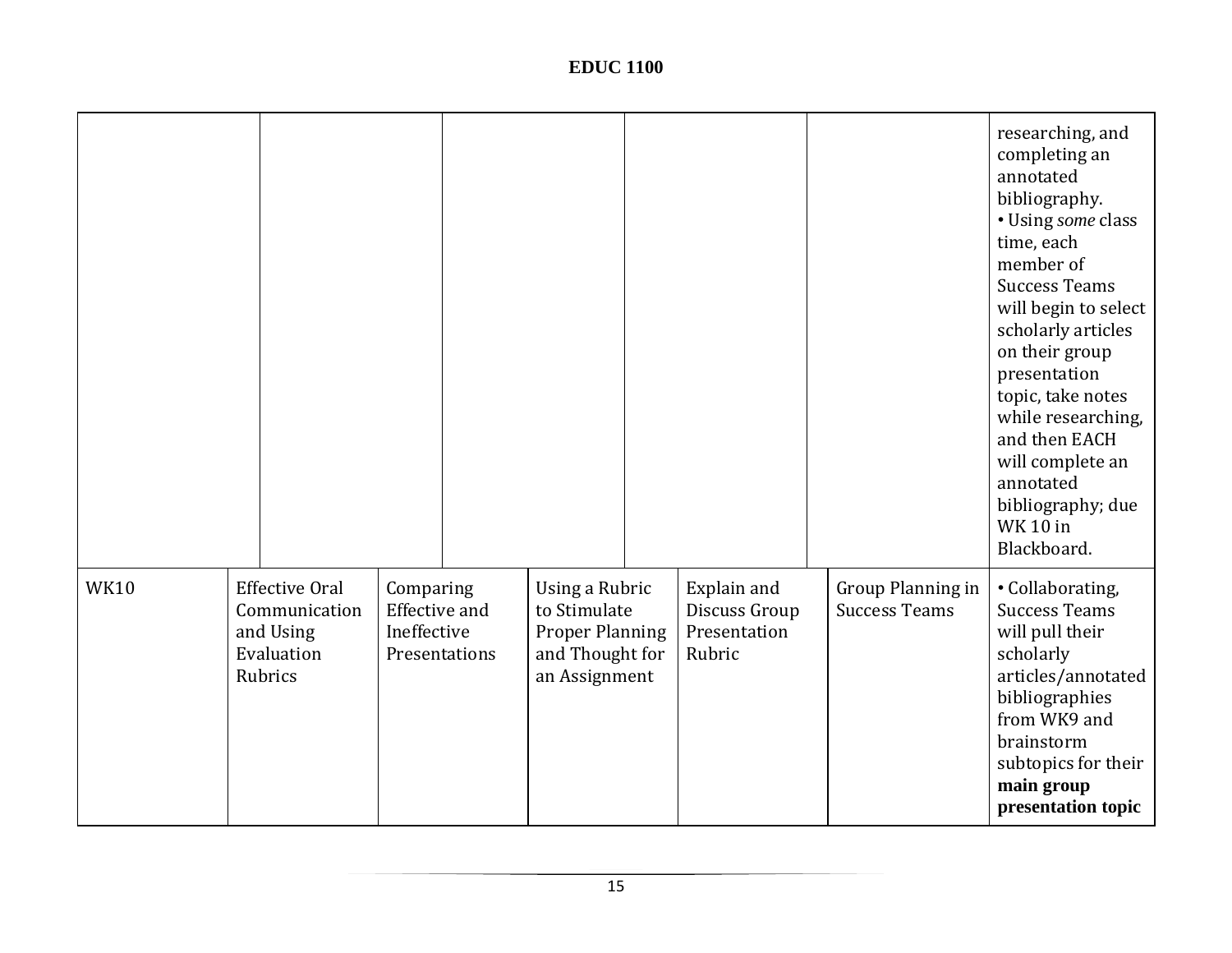|  |  |  | and points of<br>discussion based<br>on their evidence<br>from the articles.<br>o [From WK8]<br>Plan method of<br>group work /<br>responsibilities<br>(sub-topics,<br>annotated<br>bibliography, 20<br>min presentation,<br>and illustration)<br>and POST detailed<br>method of group<br>responsibilities on<br>Blackboard<br><b>Discussion Form</b> |
|--|--|--|------------------------------------------------------------------------------------------------------------------------------------------------------------------------------------------------------------------------------------------------------------------------------------------------------------------------------------------------------|
|  |  |  | commentary by 2<br>other groups for<br>brainstorming                                                                                                                                                                                                                                                                                                 |
|  |  |  | purposes of<br>subtopics.<br>• Students are                                                                                                                                                                                                                                                                                                          |
|  |  |  | responsible for<br>showing notes of                                                                                                                                                                                                                                                                                                                  |
|  |  |  | brainstorming<br>activity for                                                                                                                                                                                                                                                                                                                        |
|  |  |  | $subtopics + an$<br>outline of their                                                                                                                                                                                                                                                                                                                 |
|  |  |  | group                                                                                                                                                                                                                                                                                                                                                |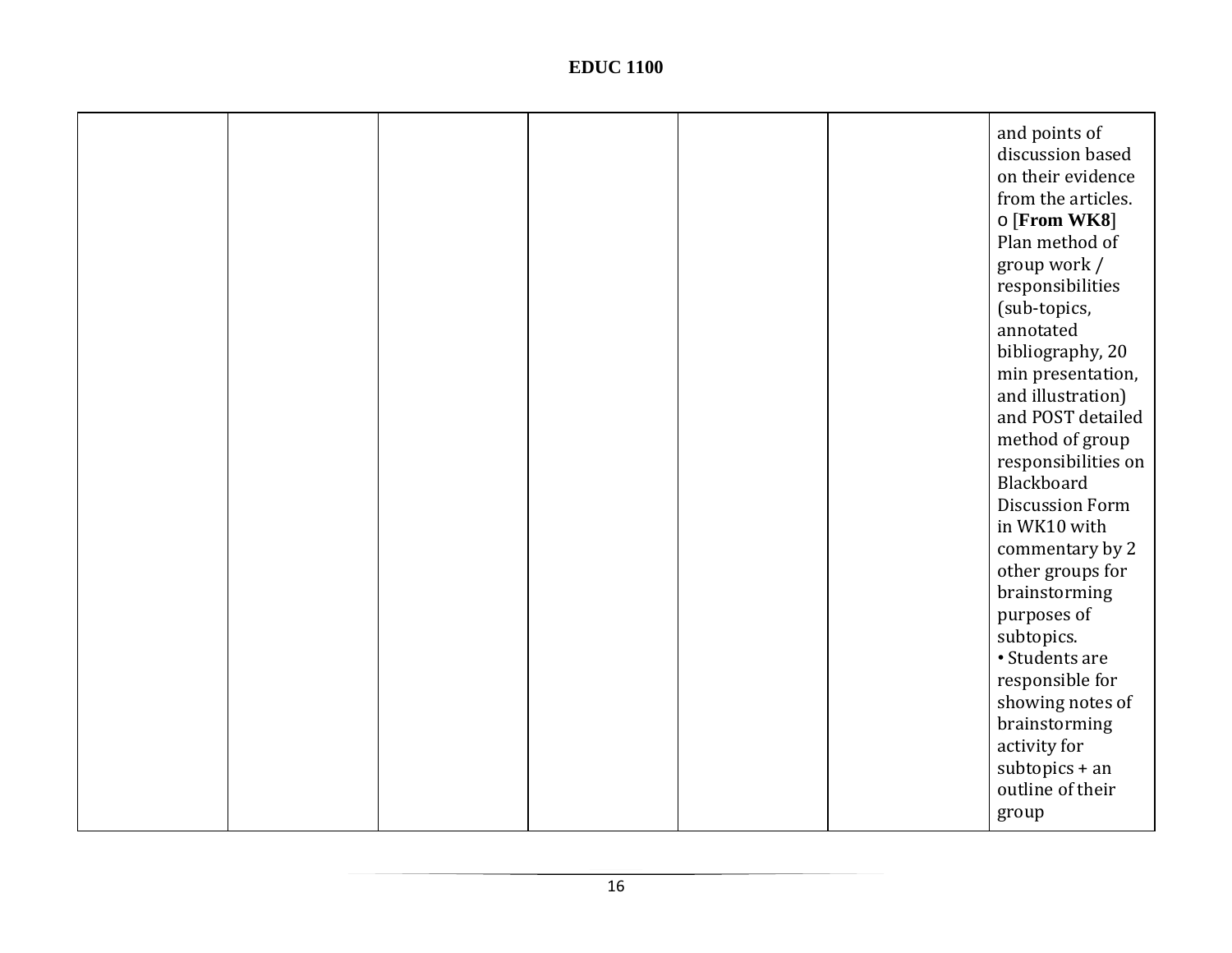|  |  |  | presentation on<br>their <b>main topic</b> ; |
|--|--|--|----------------------------------------------|
|  |  |  |                                              |
|  |  |  |                                              |
|  |  |  |                                              |

| students will bring to class for WK11 Success Team work. |                                  |                                                                                                                                                                   |                                                                                                                                                                                                                                             |  |  |  |  |  |  |  |
|----------------------------------------------------------|----------------------------------|-------------------------------------------------------------------------------------------------------------------------------------------------------------------|---------------------------------------------------------------------------------------------------------------------------------------------------------------------------------------------------------------------------------------------|--|--|--|--|--|--|--|
| <b>WK11</b>                                              | Success Team Work in Library     | REQUIRED IN-CLASS WORK:<br>Success Teams will Collaborate,<br>Outline, Research, Write, &<br><b>Prepare Group Presentation</b><br>during class time in RC Library | • Success team members<br>collaborate on 'work<br>accomplished thus far' for topic<br>and subtopics for group<br>presentation requirements;<br>instructor is available for<br>additional guidance during in-<br>class group work.           |  |  |  |  |  |  |  |
| <b>WK12</b>                                              | <b>Even Groups Presentations</b> | After group presentations, seek<br>whole-class constructive<br>feedback of positives and<br>negatives of oral<br>communication                                    | • Complete Group Presentation<br>Rubric by instructor and<br>distribute both Group Project<br>Peer Assessment Rubric (x2<br>per group member) and Group<br>Project Self-Assessment Rubric<br>(x1 for individual) to students<br>(due WK13). |  |  |  |  |  |  |  |